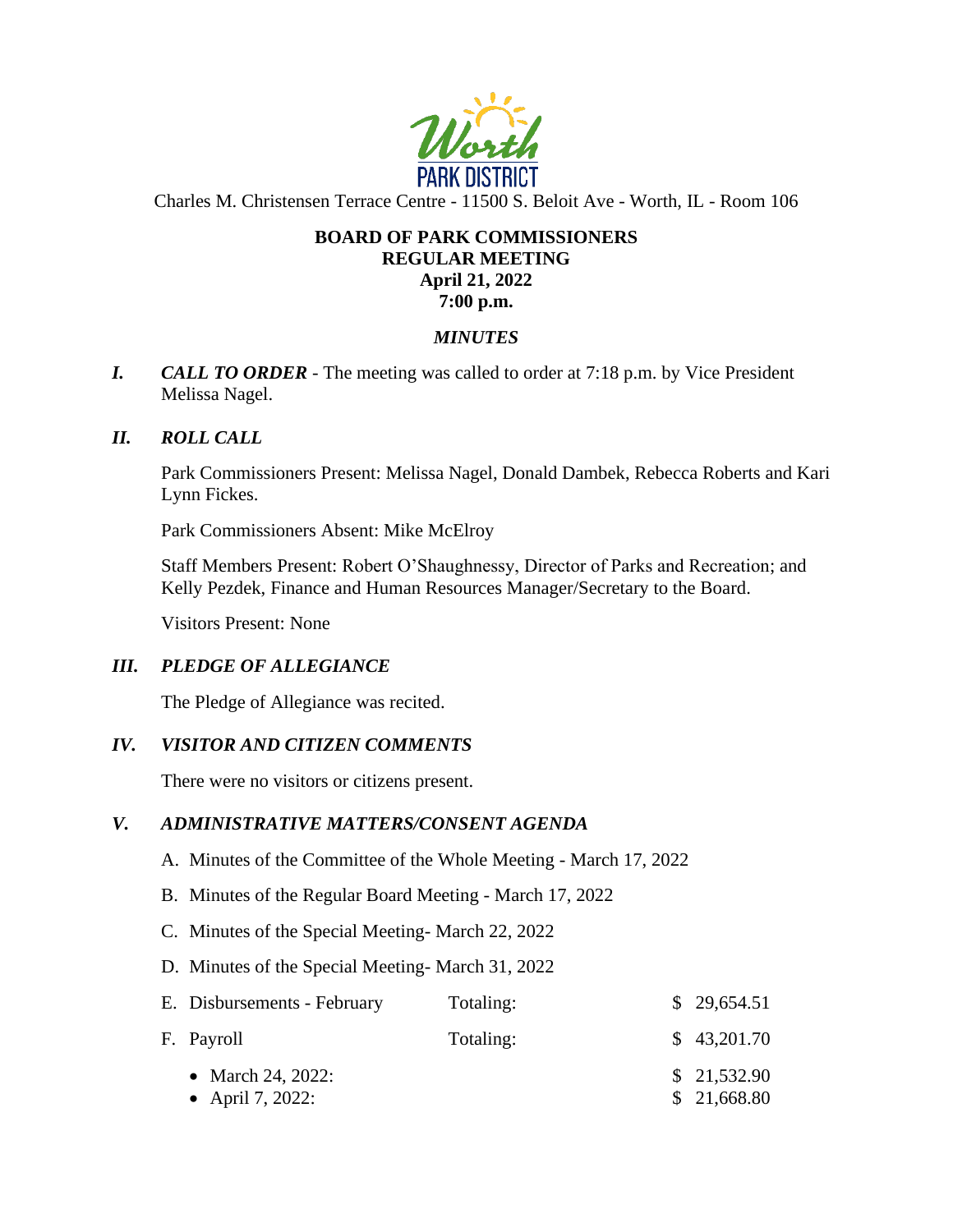## G. Financial Reports

**It was moved by Melissa Nagel, seconded by Rebecca Roberts to approve the Administrative Matters/Consent Agenda. Motion was approved 4-0.** 

### *VI. PRESIDENT'S REPORT*

A. Correspondence

Vice President Nagel read the correspondence from IAPD/IPRA Powerplay Grant to congratulate the Worth Park District on being awarded the grant.

Vice President Nagel also read an invitation from the American Legion inviting the Park District Staff and Board to the Memorial Day celebration on Sunday May 22, 2022.

B. Public Recognition

There was no Public Recognition.

## *VII. COMMITTEE REPORTS/ACTION*

- A. Administration, Finance & Liability
	- 1. Job Descriptions Full and Part-time Positions

**It was moved by Rebecca Roberts, seconded by Donald Dambek that the Board of Park Commissioners approves the Job Descriptions - Full and Part-time positions. Motion was approved 4-0.**

2. Resolution No. 2022-01- Changing the Commencement Time for Regular Meetings

**It was moved by Kari Lynn Fickes, seconded by Rebecca Roberts that the Board of Park Commissioners approves Resolution 2022-01 - Changing the Commencement Time for Regular Meetings from 7:00 p.m. to 6:30 p.m. effective in May. Motion was approved 4-0.** 

- B. Facilities, Parks and Planning
	- 1. Subrecipient Agreement for Award of Coronavirus State and Local Fiscal Recovery Funds (SLFRF)

**It was moved by Melissa Nagel, seconded by Donald Dambek that the Board of Park Commissioners (pending clarification on restrictions) approves the Subrecipient Agreement for Award of Coronavirus State and Local Fiscal Recovery Funds (SLFRF). Motion was approved 4-0.**

2. Purchase and Installation of Playground Equipment - Penny Park

**It was moved by Kari Lynn Fickes, seconded by Rebecca Roberts that the Board of Park Commissioners approves the purchase and installation of playground equipment at Penny Park through Burke - Play Illinois at a cost of \$39,756.00.**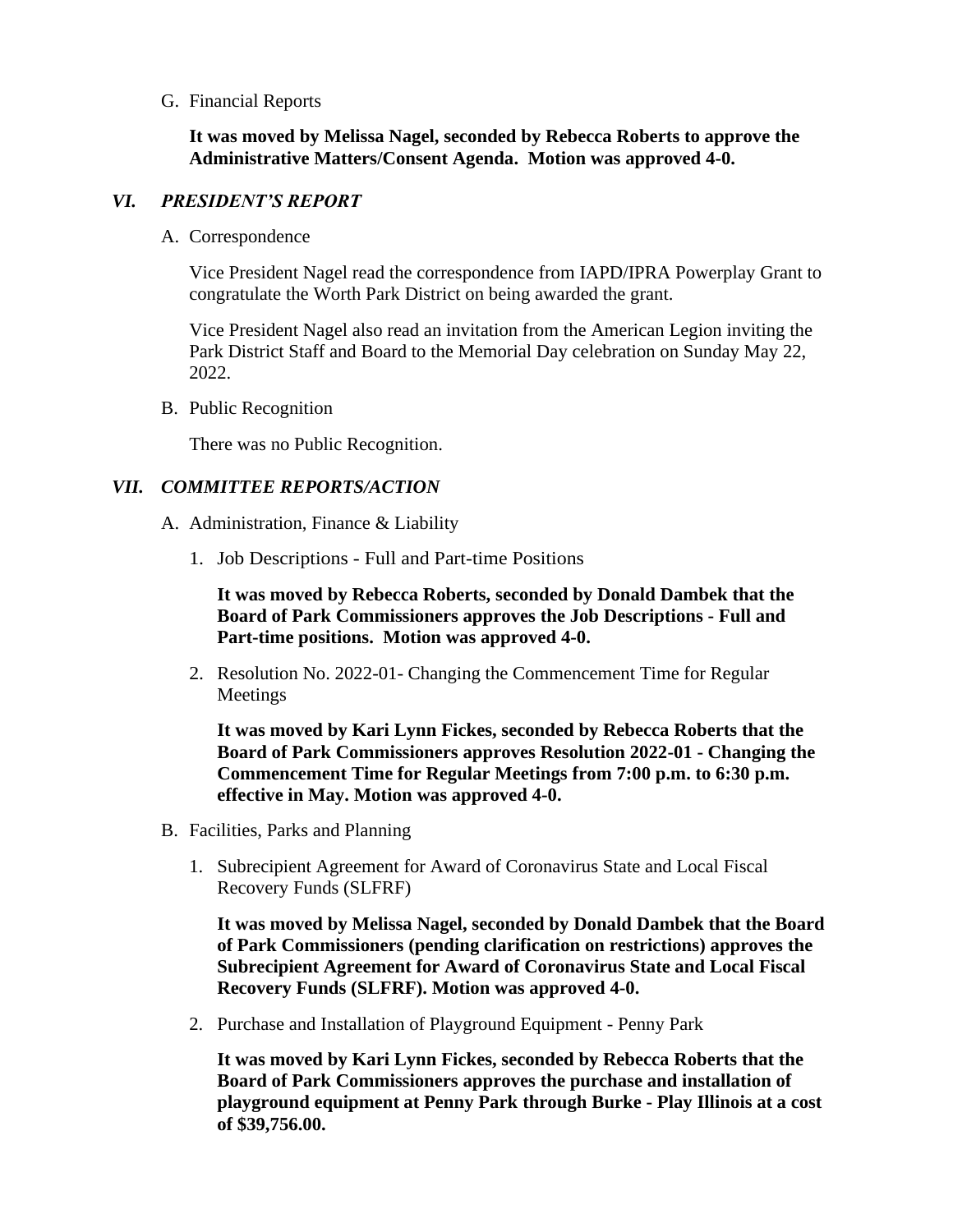#### C. Recreation

### **No Action Recommended.**

### *VIII. DEPARTMENT REPORTS*

A. Recreation

The Recreation Report was included in the board meeting information and was presented by Superintendent of Recreation Analitis at the Committee of the Whole meeting.

B. Parks

The Parks Report was included in the board meeting information and was presented by Superintendent of Parks Piszczek at the Committee of the Whole Meeting.

C. Administration

The Administration Report was included in the board meeting information and was presented by Director of Parks and Recreation O'Shaughnessy.

### *IX. UNFINISHED BUSINESS*

There was no Unfinished Business.

#### *X. NEW BUSINESS*

There was no New Business.

## *XI. EXECUTIVE SESSION*

**It was moved by Melissa Nagel, seconded by Donald Dambek that the Board of Park Commissioners enter Executive Session for the purpose of discussion of Personnel, 5 ILCS 120/2 (c)(1). Motion was approved 4-0.**

The Executive Session began at 7:39 p.m.

## *XII. RECONVENE REGULAR MEETING*

**It was moved by Donald Dambek, seconded by Melissa Nagel to reconvene the Regular Meeting at 8:11 p.m. Motion was approved 4-0.** 

A. Action on Executive Session

**It was moved by Donald Dambek, seconded by Melissa Nagel to approve the Director of Parks and Recreation Employment Agreement. Motion was approved 4-0.**